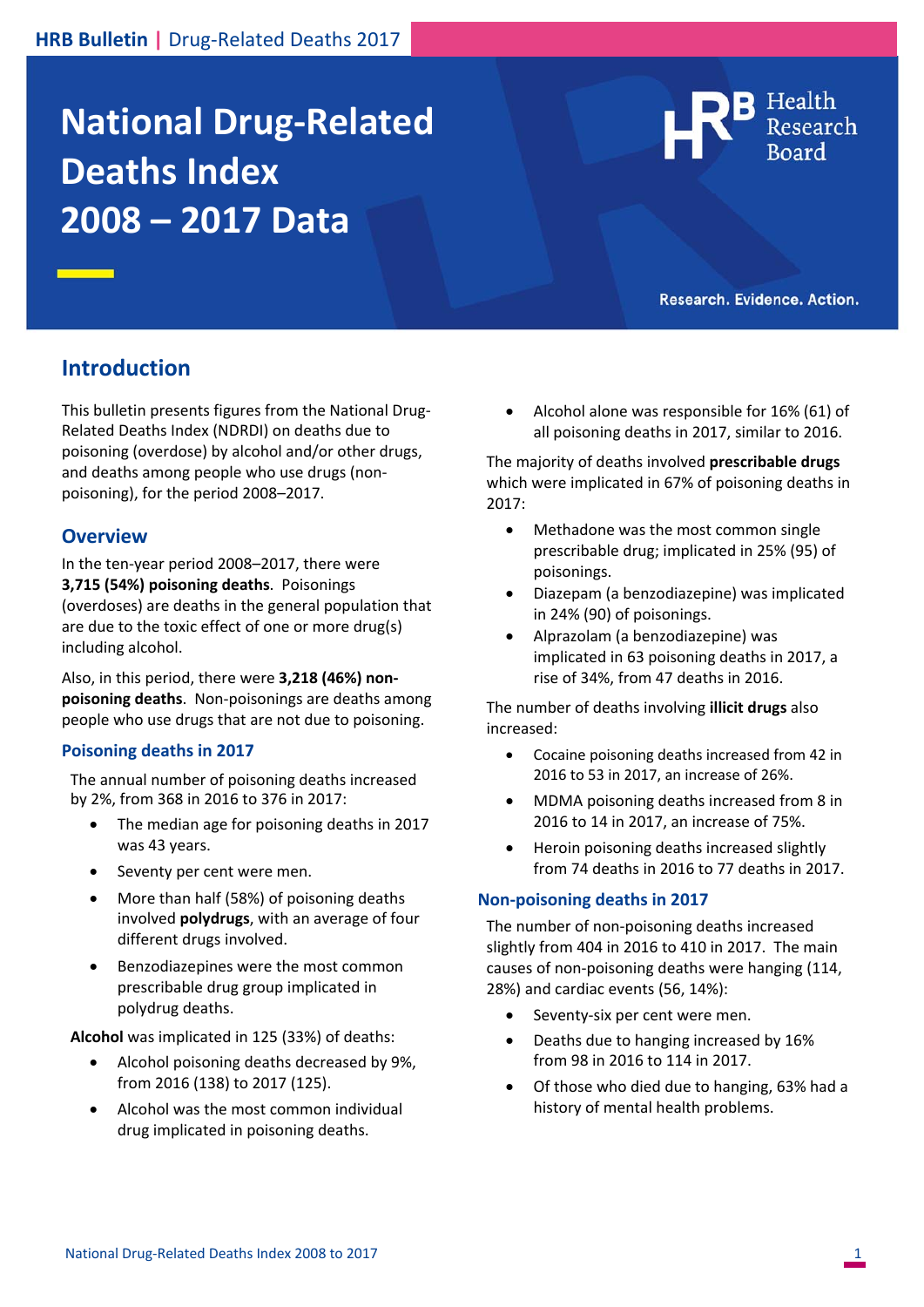### **Trends 2008 to 2017**

The 2017 figures (Table 1) are likely to be revised upwards when new data become available from closed inquest files. Over the reporting period, from 2008 to 2017 poisoning deaths have fluctuated.

In 2017, there was the first increase in poisoning deaths reported since 2013. Non‐poisoning deaths increased year‐on‐year since 2011 (Figure 1).



#### **Figure 1: NDRDI deaths, 2008 to 2017 (N = 6,933)**

The annual number of **poisoning** deaths increased by 2%, from 368 in 2016 to 376 in 2017. The majority of poisoning deaths were among men (70%) (Table 1).

 Of note, the median age for poisoning deaths has increased from 38 years of age in 2008 to 43 years of age in 2017 (Table 1).

| Table 1: Number of poisoning deaths, by year, NDRDI 2008 to 2017 (N = 3,715) |      |      |      |      |      |      |      |      |      |      |  |  |
|------------------------------------------------------------------------------|------|------|------|------|------|------|------|------|------|------|--|--|
|                                                                              | 2008 | 2009 | 2010 | 2011 | 2012 | 2013 | 2014 | 2015 | 2016 | 2017 |  |  |
| Poisonings (3,715)                                                           | 387  | 371  | 339  | 377  | 356  | 401  | 370  | 370  | 368  | 376  |  |  |
| Poisonings among men                                                         | 274  | 253  | 251  | 274  | 264  | 273  | 267  | 243  | 249  | 263  |  |  |
| Poisonings among women                                                       | 113  | 118  | 88   | 103  | 92   | 128  | 103  | 127  | 119  | 113  |  |  |
| Median age all poisoning deaths                                              | 38   | 38   | 40   | 39   | 40   | 41   | 39   | 41   | 43   | 43   |  |  |

The majority of **non‐poisoning** deaths for each year were among men. In 2017, 76% of non‐poisoning deaths were among men, however, non‐poisoning deaths among women have increased at a higher rate over the reporting period. The number of non‐poisoning deaths among

women have risen from 46 deaths in 2008, to 98 deaths in 2017, an increase of 113%. The median age for both medical and traumatic deaths has increased over the reporting period (Table 2).

| Table 2: Number of non-poisoning deaths, by year, NDRDI 2008 to 2017 (N = 3,218) |      |      |      |      |      |      |      |      |      |      |  |  |
|----------------------------------------------------------------------------------|------|------|------|------|------|------|------|------|------|------|--|--|
|                                                                                  | 2008 | 2009 | 2010 | 2011 | 2012 | 2013 | 2014 | 2015 | 2016 | 2017 |  |  |
| Non-poisonings (3,218)                                                           | 243  | 284  | 268  | 268  | 305  | 308  | 357  | 371  | 404  | 410  |  |  |
| Non-poisonings among men                                                         | 197  | 212  | 207  | 218  | 234  | 240  | 282  | 292  | 325  | 312  |  |  |
| Non-poisonings among women                                                       | 46   | 72   | 61   | 50   | 71   | 68   | 75   | 79   | 79   | 98   |  |  |
| Medical deaths                                                                   | 128  | 145  | 141  | 138  | 150  | 166  | 172  | 198  | 216  | 214  |  |  |
| Trauma deaths                                                                    | 115  | 139  | 127  | 130  | 155  | 142  | 185  | 173  | 188  | 196  |  |  |
| Median age medical                                                               | 42   | 40   | 43   | 44   | 46   | 47   | 47   | 49   | 46   | 49   |  |  |
| Median age trauma                                                                | 28   | 30   | 31   | 30   | 31   | 33   | 33   | 34   | 33   | 35   |  |  |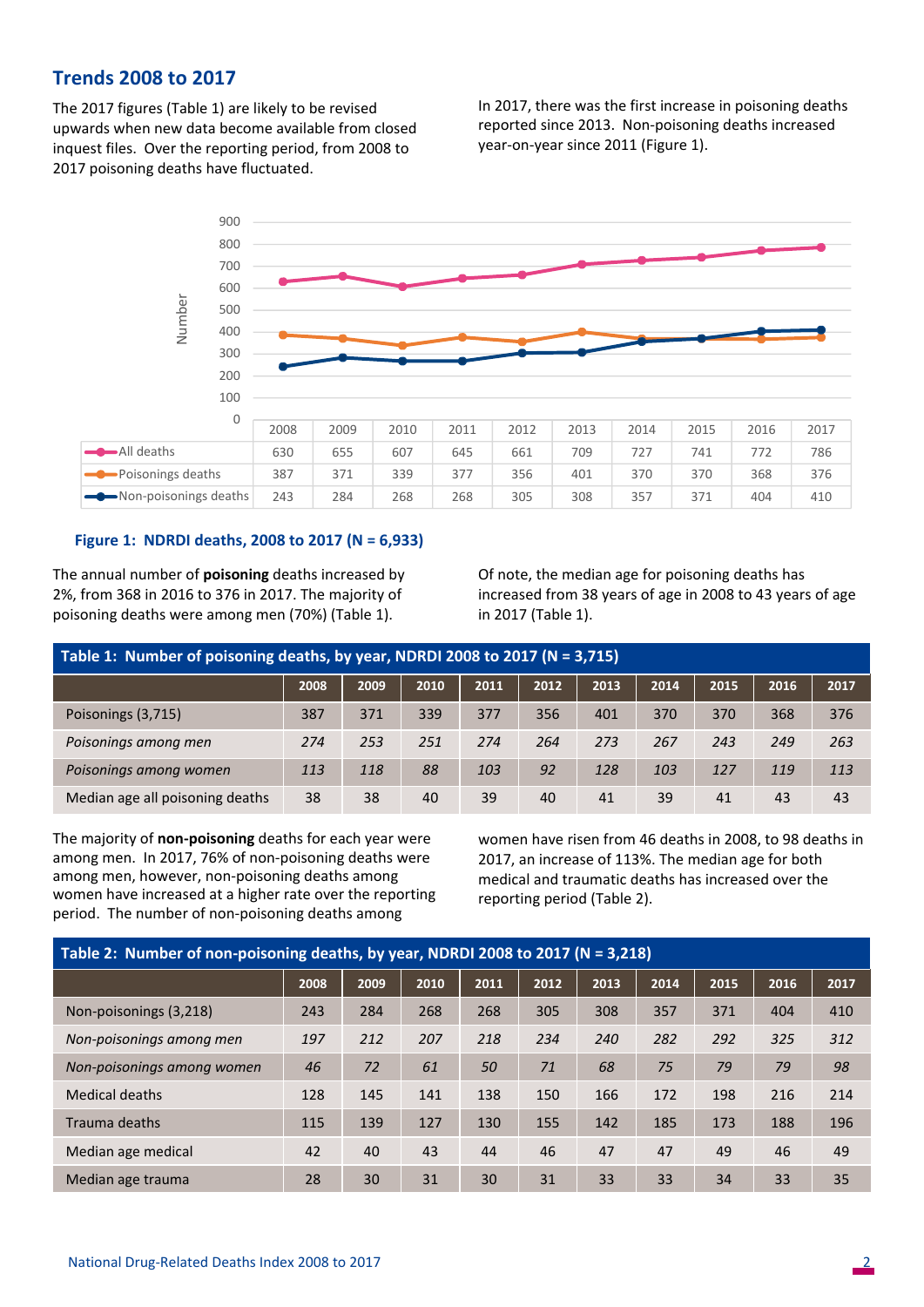## **Deaths among people who were injecting drugs at the time of the incident that led to their death**

People who were injecting at the time of the incident that led to their death represented 4% of all NDRDI deaths in 2017 (Table 3). Of these deaths:

- 79% were men.
- 97% were poisoning deaths.
- 41% died in Dublin City.
- 94% of the poisoning deaths involved opioids.
- 24% had a reported history of a blood borne virus (BBV) (hepatitis A/B/C or HIV).

Almost 1 in 10 (33, 9%) of poisoning deaths in 2017 were among people known to be injecting at the time of the incident that led to their death. In 2017, of those who injected drugs and died of a poisoning death which involved opioids (n=32, Table 4):

- 41% were not alone at the time of the incident that led to their death.
- 16% injected in a public place.
- 19% involved a single opioid drug.

**Table 3: Individual deaths among people who were injecting at the time of the incident that led to their death, NDRDI 2008 to 2017 (N = 502)** 

|                                                                | 2008         | 2009         | 2010        | 2011        | 2012         | 2013           | 2014           | 2015           | 2016 <sup>‡</sup> | 2017        |
|----------------------------------------------------------------|--------------|--------------|-------------|-------------|--------------|----------------|----------------|----------------|-------------------|-------------|
| All NDRDI deaths                                               | 630          | 655          | 607         | 645         | 661          | 709            | 727            | 741            | 772               | 786         |
| Known to be injecting<br>at time of death<br>(% of all deaths) | 67<br>(10.6) | 69<br>(10.5) | 50<br>(8.2) | 47<br>(7.3) | 38<br>(5.7)  | 49<br>(6.9)    | 57<br>(7.8)    | 56<br>(7.6)    | 35<br>(4.5)       | 34<br>(4.3) |
| All injector deaths                                            | 67           | 69           | 50          | 47          | 38           | 49             | 57             | 56             | 35                | 34          |
| Men                                                            | 47           | 58           | 45          | 41          | 33           | 42             | 50             | 51             | 30                | 27          |
| Women                                                          | 20           | 11           | 5           | 6           | 5            | $\overline{7}$ | $\overline{7}$ | 5              | $\sim$            | 7           |
| Place of incident*                                             |              |              |             |             |              |                |                |                |                   |             |
| Dublin City                                                    | $\ast$       | $\ast$       | $\ast$      | $\ast$      | 21           | 28             | 29             | 29             | 23                | 14          |
| <b>Outside of Dublin City</b>                                  | $\ast$       | $\ast$       | $\ast$      | $\ast$      | 17           | 21             | 28             | 27             | 12                | 20          |
| Type of death                                                  |              |              |             |             |              |                |                |                |                   |             |
| Poisoning                                                      | 54           | 56           | 44          | 42          | 35           | 47             | 53             | 49             | 32                | 33          |
| Non-poisoning                                                  | 13           | 13           | 6           | 5           | $\sim$       | $\sim$         | $\sim$         | $\overline{7}$ | $\sim$            | $\sim$      |
| Reported history of BBVs<br>(% of all deaths)                  | 23<br>(34.3) | 28<br>(40.6) | 9<br>(18.0) | 8<br>(17.0) | 15<br>(39.5) | 9<br>(18.4)    | 12<br>(21.1)   | 13<br>(23.2)   | 13<br>(37.1)      | 8<br>(23.5) |

~ Less than five deaths. \*NDRDI commenced collecting data on place of incident that led to death from 2012 onwards.

‡ HSE commenced naloxone pilot project August 2016.

**Table 4: Individual poisoning deaths among people who were injecting at the time of the incident that led to their death, which involved opioids, NDRDI 2008 to 2017 (N = 445)** 

|                                                                              | 2008           | 2009         | 2010         | 2011         | 2012        | 2013         | 2014         | 2015         | 2016 <sup>‡</sup> | 2017        |
|------------------------------------------------------------------------------|----------------|--------------|--------------|--------------|-------------|--------------|--------------|--------------|-------------------|-------------|
| All poisoning deaths                                                         | 387            | 371          | 339          | 377          | 356         | 401          | 370          | 370          | 368               | 376         |
| Poisoning deaths involving<br>injectors (% of all poisoning<br>deaths)       | 54<br>(14.0)   | 56<br>(15.1) | 44<br>(13.0) | 42<br>(11.1) | 35<br>(9.8) | 47<br>(11.7) | 53<br>(14.3) | 49<br>(13.2) | 32<br>(8.7)       | 33<br>(8.8) |
| Poisoning deaths among<br>injectors involving opioids<br>(individual deaths) | 51             | 54           | 41           | 39           | 32          | 46           | 51           | 46           | 30                | 32          |
| of whom:                                                                     |                |              |              |              |             |              |              |              |                   |             |
| deceased was not alone                                                       | 28             | 32           | 20           | 17           | 18          | 17           | 25           | 19           | 13                | 13          |
| deceased was in a public place                                               | $\overline{7}$ | 12           | 8            | 5            | 5           | 7            | 18           | 9            | 9                 | 5           |
| death was caused by a single<br>opioid drug                                  | 13             | 22           | 20           | 12           | 6           | 15           | 14           | 8            | 10                | 6           |

‡ HSE commenced naloxone pilot project August 2016.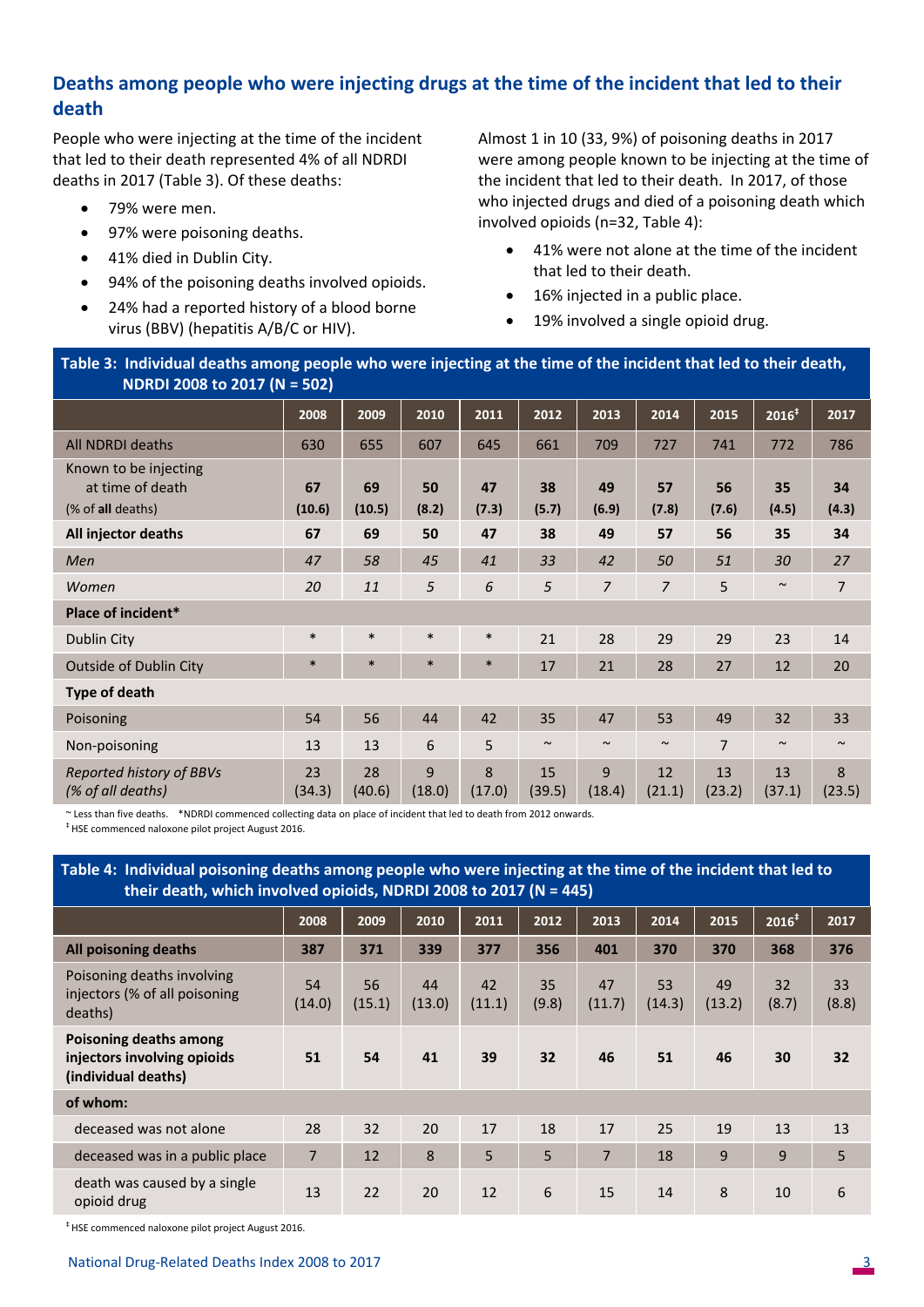## **Poisoning deaths in 2017**

The annual number of poisoning deaths increased slightly from 368 in 2016 to 376 in 2017 (Table 1).Men account for the majority of deaths in each year since 2008; 70% of all poisoning deaths in 2017 were men. The median age of those who died in 2017 was 43 years, similar to 2016.

Over the reporting period, the number of poisoning deaths among men has decreased slightly from 274 deaths in 2008 to 263 deaths in 2017 (Table 1). However,

poisoning deaths among women during the same period have not decreased, but stabilised.

As the number of deaths fluctuate year‐on‐year, Figure 2 includes the three‐year moving averages. These are likely to provide a better guide to the long‐term trend than the change between any two individual years. From 2008 to 2017 the average number of deaths has plateaued (Figure 2).



#### **Figure 2: Poisoning deaths, three year moving averages, NDRDI 2008 to 2017 (N = 3,715)**

**Opioids** were the main drug group implicated in poisoning deaths in Ireland in 2017 (Table 6):

- Methadone was implicated in a quarter (95, 25%) of poisonings (Table 5).
- Number of deaths where heroin was implicated increased from 74 in 2016 to 77 in 2017.
- Fentanyl was implicated in 7 poisoning deaths, similar to the previous two years.

**Prescribable drugs** (which include over‐the‐counter medications) were implicated in the majority of poisoning deaths in 2017. Table 5 shows the most common **individual drugs** implicated in poisoning deaths, while Table 6 shows the most common **drug groups** implicated in poisoning deaths:

- Benzodiazepines continue to be the most common **prescribable drug group** implicated in poisoning deaths.
- Methadone was the most common individual prescribable drug, implicated in 95 (25%) poisoning deaths.
- Alprazolam poisoning deaths have risen by 34% between 2016 and 2017, from 47 to 63.
- Pregabalin poisoning deaths dropped from 66 in 2016 to 45 in 2017, however overall there has been an increase of 221% from 14 deaths in 2013 to 45 in 2017.
- Individual deaths where fentanyl was implicated have remained similar between 2016 and 2017.

Overall, the number of deaths where **illicit** drugs were implicated increased in 2017 (Tables 5 and 6):

- Cocaine poisoning deaths increased from 42 in 2016 to 53 in 2017, an increase of 26%.
- MDMA poisoning deaths increased by 75% from 8 in 2016 to 14 in 2017. Half of these 14 deaths in 2017 were due to MDMA alone.
- Heroin poisoning deaths increased from 74 deaths in 2016 to 77 deaths in 2017.

**Alcohol** was the single most common drug implicated over the reporting period. It was implicated in 33% of all poisoning deaths in 2017 (Table 5 and 6):

- The number of deaths involving alcohol has decreased by 9% from 138 in 2016 to 125 in 2017.
- Alcohol alone was responsible for 16% (61) of all poisoning deaths in 2017.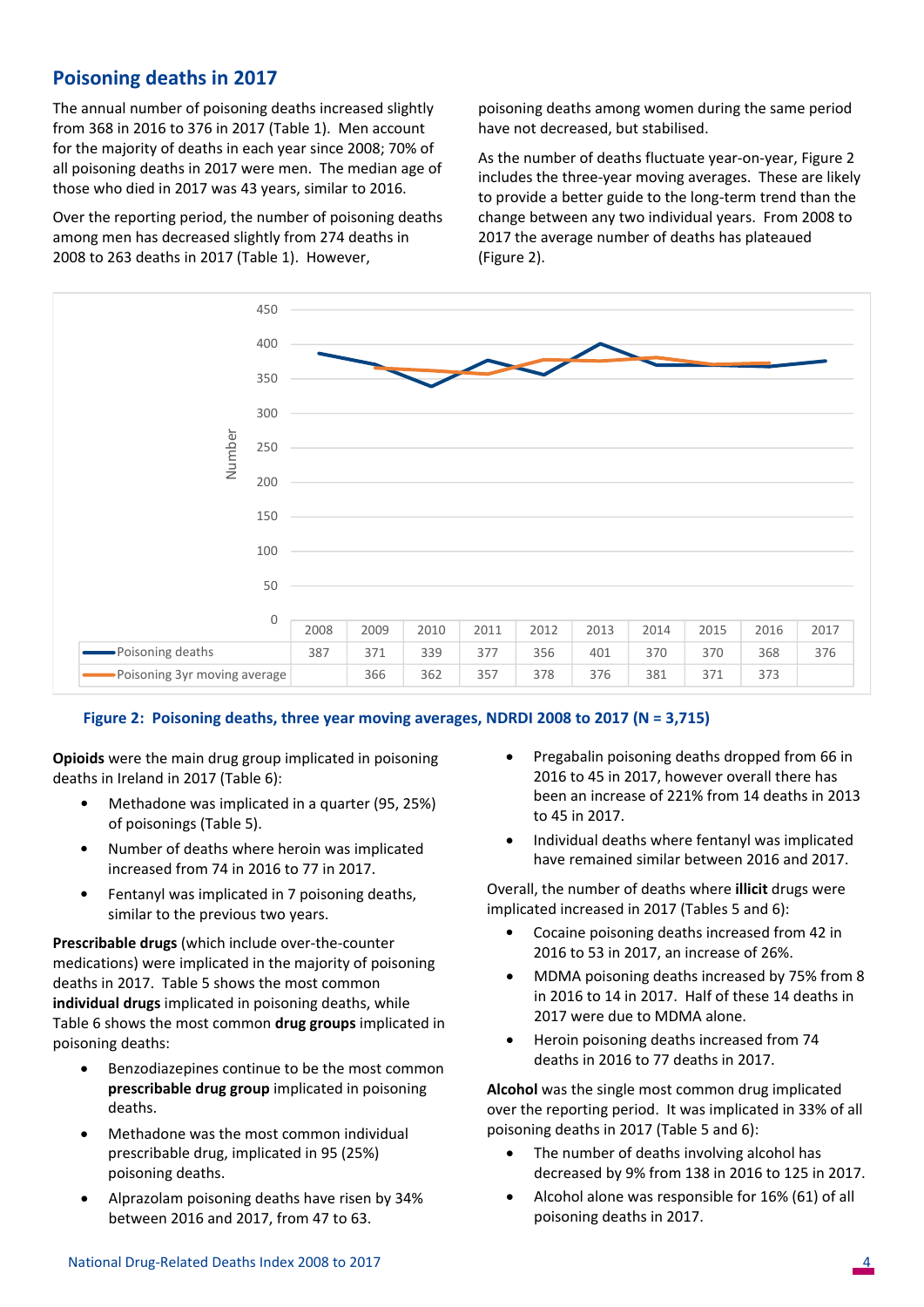| Table 5: Individual deaths and occurrence of specific drugs in poisoning deaths NDRDI 2008 to 2017 (N = 3,715) |                |        |                |             |        |             |        |                |                   |      |  |  |
|----------------------------------------------------------------------------------------------------------------|----------------|--------|----------------|-------------|--------|-------------|--------|----------------|-------------------|------|--|--|
|                                                                                                                | 2008           | 2009   | 2010           | 2011        | 2012   | 2013        | 2014   | 2015           | 2016 <sup>‡</sup> | 2017 |  |  |
| All poisoning deaths*                                                                                          | 387            | 371    | 339            | 377         | 356    | 401         | 370    | 370            | 368               | 376  |  |  |
| Alcohol                                                                                                        | 157            | 143    | 151            | 142         | 129    | 143         | 121    | 113            | 138               | 125  |  |  |
| Methadone                                                                                                      | 80             | 70     | 60             | 116         | 87     | 94          | 105    | 90             | 105               | 95   |  |  |
| Diazepam                                                                                                       | 65             | 81     | 68             | 133         | 92     | 113         | 121    | 107            | 99                | 90   |  |  |
| Heroin                                                                                                         | 91             | 114    | 72             | 64          | 64     | 88          | 97     | 84             | 74                | 77   |  |  |
| Alprazolam                                                                                                     | $\sim$         | $\sim$ | 12             | 32          | 17     | 45          | 47     | 47             | 47                | 63   |  |  |
| Cocaine                                                                                                        | 61             | 53     | 21             | 24          | 26     | 32          | 42     | 46             | 42                | 53   |  |  |
| Pregabalin                                                                                                     | $\overline{0}$ | $\sim$ | $\sim$         | $\sim$      | $\sim$ | 14          | 27     | 50             | 66                | 45   |  |  |
| Zopiclone                                                                                                      | 10             | 12     | 18             | 22          | 23     | 52          | 73     | 64             | 64                | 42   |  |  |
| Flurazepam                                                                                                     | 20             | 25     | 27             | 50          | 29     | 42          | 36     | 35             | 43                | 34   |  |  |
| <b>MDMA</b>                                                                                                    | $\overline{7}$ | $\sim$ | $\sim$         | 11          | 12     | 14          | 15     | 8              | 8                 | 14   |  |  |
| Quetiapine                                                                                                     | $\sim$         | $\sim$ | $\sim$         | 13          | 10     | 12          | 18     | 20             | 19                | 12   |  |  |
| Amitriptyline                                                                                                  | 21             | 13     | 9              | 14          | 15     | 24          | 20     | 26             | 27                | 9    |  |  |
| Citalopram                                                                                                     | 20             | 20     | 20             | 32          | 16     | 23          | 21     | 21             | 22                | 9    |  |  |
| Fentanyl                                                                                                       | 0              | $\sim$ | $\overline{0}$ | $\sim$      | $\sim$ | $\sim$      | $\sim$ | $\overline{7}$ | $\overline{7}$    | 7    |  |  |
| Etizolam <sup>+</sup>                                                                                          | $\mathbf 0$    | 0      | $\mathbf 0$    | $\mathbf 0$ | 0      | $\mathbf 0$ | $\sim$ | $\overline{7}$ | 6                 | 5    |  |  |

\*This is a multi‐response table taking account of up to six drugs. Therefore, numbers in columns will not add up to totals shown, as individual cases may have more than one drug implicated in their death.

~ Less than five deaths.

† EƟzolam is considered a novel psychoacƟve substance in European publicaƟons.

‡ HSE commenced naloxone pilot project August 2016.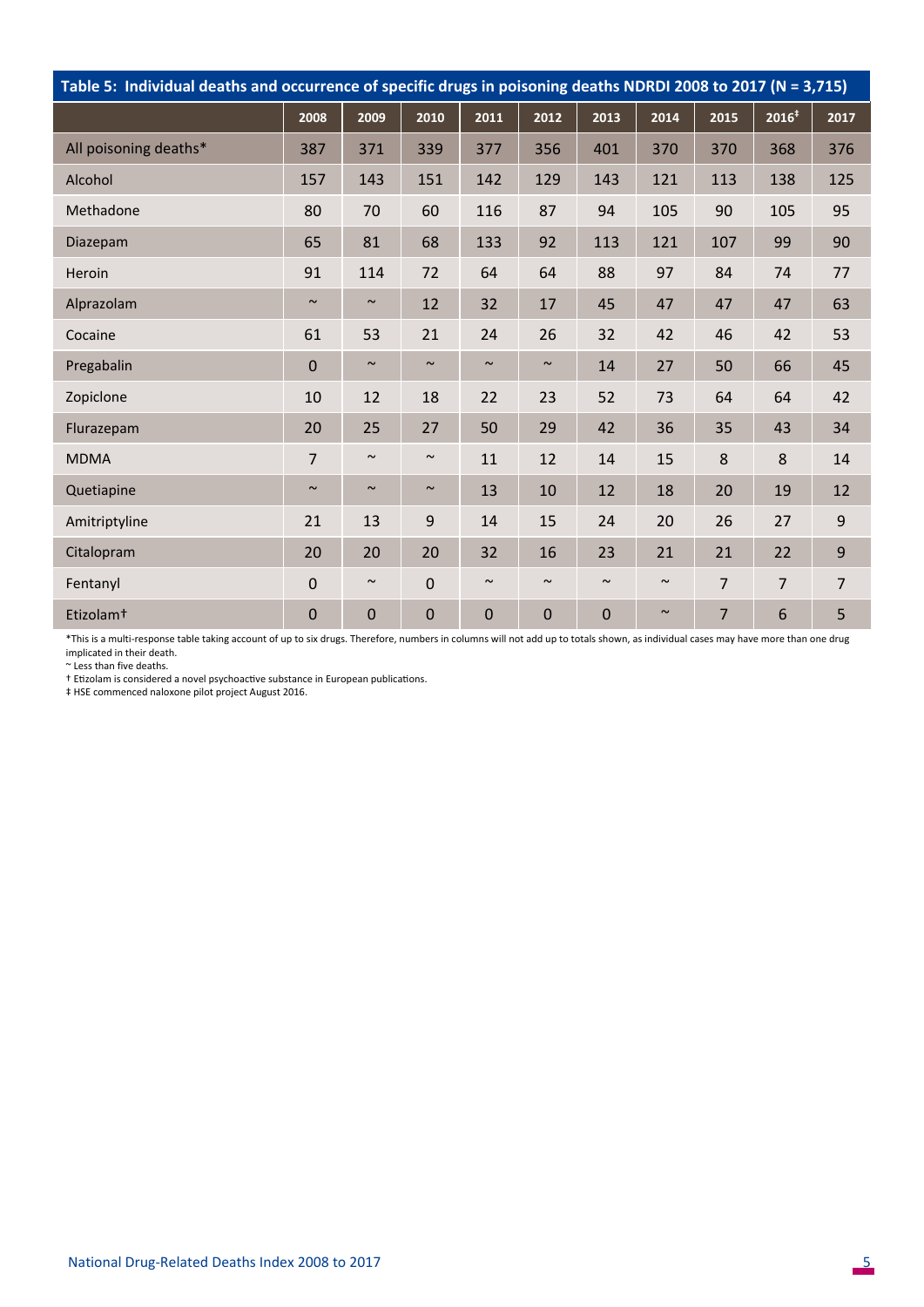## **Multi‐response analysis**

The majority (58%) of poisoning deaths had more than one drug implicated, for example alcohol along with diazepam and methadone, thus Table 5 and Table 6 present a multi‐response analysis which counts all occurrences of drugs implicated.

Therefore, individuals who died due to alcohol along with diazepam and methadone, are counted in the alcohol figures but are also counted in the diazepam figures and in the methadone figures.

| Table 6: Multi-response: Occurrence of specific drug groups in poisoning deaths NDRDI 2008 to 2017 (N = 3,715) |             |              |              |        |             |                       |                |          |                     |        |  |  |
|----------------------------------------------------------------------------------------------------------------|-------------|--------------|--------------|--------|-------------|-----------------------|----------------|----------|---------------------|--------|--|--|
|                                                                                                                | 2008        | 2009         | 2010         | 2011   | 2012        | 2013                  | 2014           | 2015     | $\overline{2016}^*$ | 2017   |  |  |
| <b>Opioids</b> $^+$ – Individual deaths                                                                        | 190         | 199          | 171          | 213    | 182         | 207                   | 214            | 217      | 205                 | 198    |  |  |
| $\geq$ 2 in individual deaths                                                                                  | 28          | 37           | 17           | 45     | 39          | 46                    | 46             | 43       | 44                  | 42     |  |  |
| Benzodiazepines- Individual deaths                                                                             | 103         | 114          | 103          | 170    | 128         | 163                   | 164            | 148      | 149                 | 139    |  |  |
| $\geq$ 2 in individual deaths                                                                                  | 18          | 22           | 24           | 70     | 41          | 62                    | 62             | 64       | 71                  | 70     |  |  |
| Alcohol                                                                                                        | 157         | 143          | 151          | 143    | 129         | 143                   | 121            | 114      | 138                 | 125    |  |  |
| Antidepressants- Individual deaths                                                                             | 76          | 59           | 61           | 86     | 79          | 100                   | 97             | 91       | 101                 | 66     |  |  |
| $\geq$ 2 in individual deaths                                                                                  | 10          | 5            | 5            | 11     | 10          | 21                    | 25             | 14       | 15                  | 12     |  |  |
| Other prescription meds <sup>§</sup> - Individual<br>deaths                                                    | 55          | 45           | 62           | 72     | 78          | 113                   | 144            | 146      | 150                 | 121    |  |  |
| $\geq$ 2 in individual deaths                                                                                  | 6           | 8            | 14           | 15     | 23          | 25                    | 39             | 47       | 55                  | 41     |  |  |
| <b>Stimulants</b> <sup>#</sup> (excluding NPS) -<br>Individual deaths                                          | 66          | 53           | 21           | 30     | 34          | 40                    | 48             | 51       | 47                  | 65     |  |  |
| $\geq$ 2 in individual deaths                                                                                  | $\sim$      | $\sim$       | $\sim$       | 5      | $\sim$      | 6                     | 9              | $\sim$   | $\sim$              | $\sim$ |  |  |
| Non-opioid analgesics - Individual<br>deaths                                                                   | 18          | 15           | 15           | 20     | 21          | 32                    | 31             | 26       | 35                  | 40     |  |  |
| $\geq$ 2 in individual deaths                                                                                  | $\Omega$    | $\sim$       | $\mathbf{0}$ | $\sim$ | $\sim$      | $\Omega$              | $\sim$         | $\Omega$ | $\sim$              | $\sim$ |  |  |
| <b>New Psychoactive substances (NPS)</b><br>(including Etizolam) - Individual deaths                           | $\mathbf 0$ | 5            | 6            | 5      | 7           | 17                    | 15             | 15       | $\overline{7}$      | 5      |  |  |
| $\geq$ 2 in individual deaths                                                                                  | 0           | $\mathbf{0}$ | 0            | $\sim$ | $\sim$      | 10                    | $\overline{7}$ | $\sim$   | $\mathbf 0$         | 0      |  |  |
| Others/Unknown <sup>‡</sup> - Individual deaths                                                                | 27          | 37           | 28           | 26     | 25          | 28                    | 22             | 24       | 14                  | 19     |  |  |
| $\geq$ 2 in individual deaths                                                                                  | $\sim$      | 6            | 0            | 0      | $\mathbf 0$ | $\tilde{\phantom{a}}$ | $\sim$         | 0        | 0                   | $\sim$ |  |  |

\*This is a multi‐response table taking account of up to six drugs. Therefore, numbers in columns will not add up to totals shown, as individual cases may have more than one drug implicated in their death.

† Includes heroin; methadone; morphine; codeine; unspecified opioid‐type drug; other opioid analgesics.

§ Includes non-benzodiazepine sedatives (e.g. zopiclone); anti-psychotic; antiepileptic (e.g. pregabalin); cardiac and other prescription meds

ᵮ Includes cocaine and MDMA.

‡ includes solvents; insecticides; herbicides; other amphetamines; hallucinogens and other chemicals.

~ Less than five deaths.

‡ HSE commenced naloxone pilot project August 2016.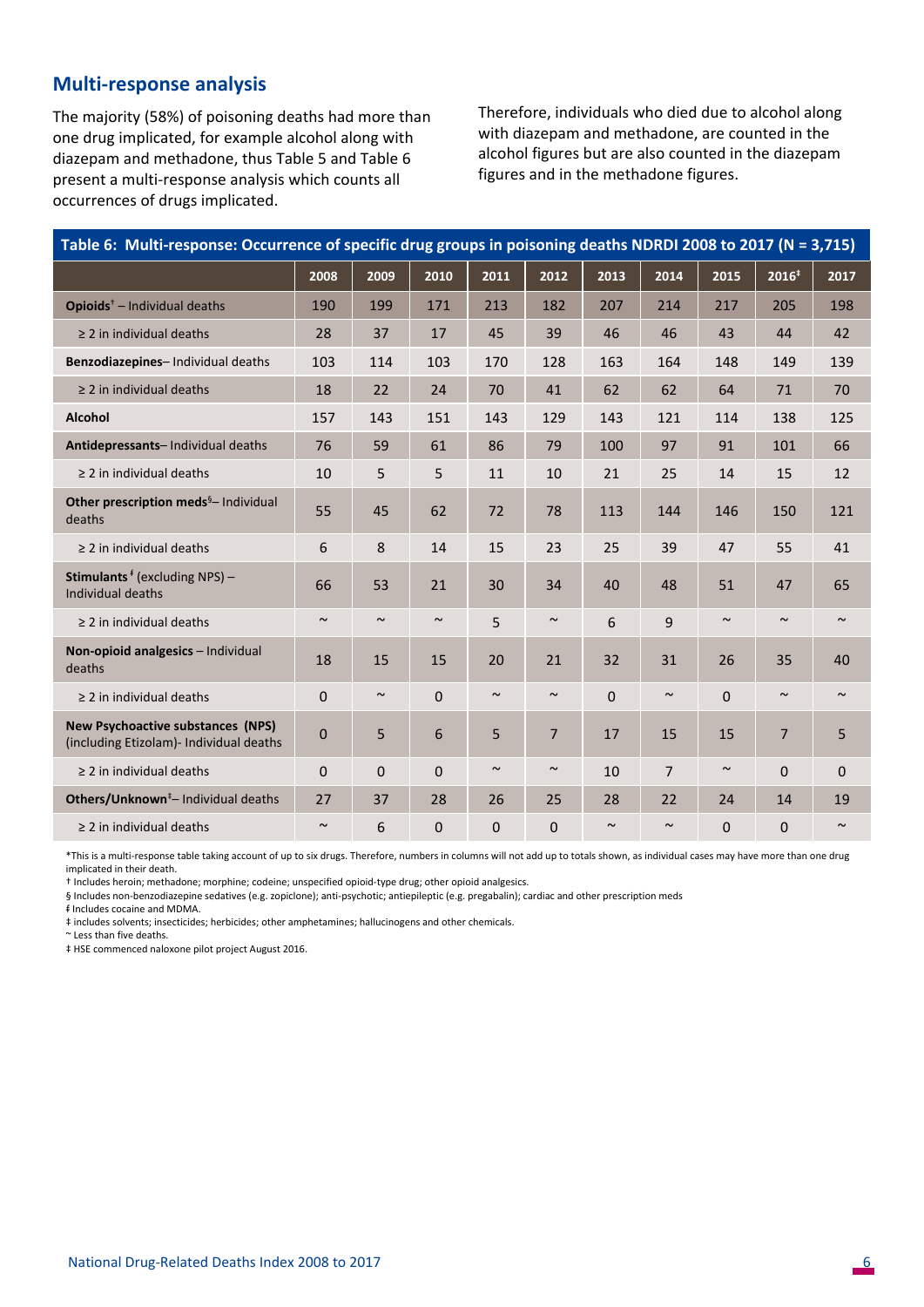## **Polydrug poisonings**

The majority (58%) of poisoning deaths in 2017 involved **polydrugs**. The percentage of deaths due to polydrug poisonings rose from 50% (192) in 2008 to 58% (218) in 2017 (Figure 3). Polydrug use is a significant risk factor for fatal overdose (Table 7). In 2017:

- 51% (64) of deaths where alcohol was implicated involved other drugs, mainly opioids.
- 89% (85) of deaths where methadone was implicated involved other drugs, mainly benzodiazepines.
- All deaths where **diazepam** was implicated (90) involved other drugs, mainly opioids.
- 86% (66) of deaths where **heroin** was implicated involved other drugs, mainly benzodiazepines.
- All deaths where **alprazolam** (63) was implicated involved other drugs, mainly opioids.

The number of drugs involved in each poisoning death has also risen over the period. In 2008, 3% (12) of all deaths had four or more drugs involved in poisoning deaths, however this increased to 18% (67) in 2017.



**Figure 3: Evolution of polydrug poisonings among all poisoning deaths, NDRDI 2008 to 2017 (N = 3,715)** 

**Table 7: Multi‐response: combinations of main drugs that were implicated along with alcohol, methadone, diazepam and heroin, NDRDI 2017** 

|                           | Alcohol      | <b>Methadone</b> | <b>Diazepam</b> | <b>Heroin</b>  |  |  |  |  |  |  |  |
|---------------------------|--------------|------------------|-----------------|----------------|--|--|--|--|--|--|--|
| Polydrug poisoning deaths | $N = 125$    | $N = 95$         | $N = 90$        | $N = 77$       |  |  |  |  |  |  |  |
| Alcohol                   |              | 11               | 16              | 17             |  |  |  |  |  |  |  |
| Methadone                 | 11           |                  | 47              | 23             |  |  |  |  |  |  |  |
| Diazepam                  | 16           | 47               |                 | 36             |  |  |  |  |  |  |  |
| Heroin                    | 17           | 23               | 36              |                |  |  |  |  |  |  |  |
| Alprazolam                | 9            | 42               | 36              | 29             |  |  |  |  |  |  |  |
| Cocaine                   | 8            | 23               | 23              | 17             |  |  |  |  |  |  |  |
| Zopiclone                 | 6            | 22               | 19              | 11             |  |  |  |  |  |  |  |
| Pregabalin                | 8            | 21               | 20              | 8              |  |  |  |  |  |  |  |
| Flurazepam                | 8            | 21               | 20              | $\overline{7}$ |  |  |  |  |  |  |  |
| Olanzapine                | $\sim$       | 6                | $\overline{7}$  | $\sim$         |  |  |  |  |  |  |  |
| Citalopram                | $\mathbf{0}$ | $\sim$           | $\sim$          | $\sim$         |  |  |  |  |  |  |  |
| Amitriptyline             | $\sim$       | $\sim$           | $\sim$          | $\mathbf 0$    |  |  |  |  |  |  |  |
| Quetiapine                | $\sim$       | $\sim$           | $\sim$          | $\sim$         |  |  |  |  |  |  |  |
| <b>MDMA</b>               | $\sim$       | $\sim$           | $\sim$          | $\sim$         |  |  |  |  |  |  |  |